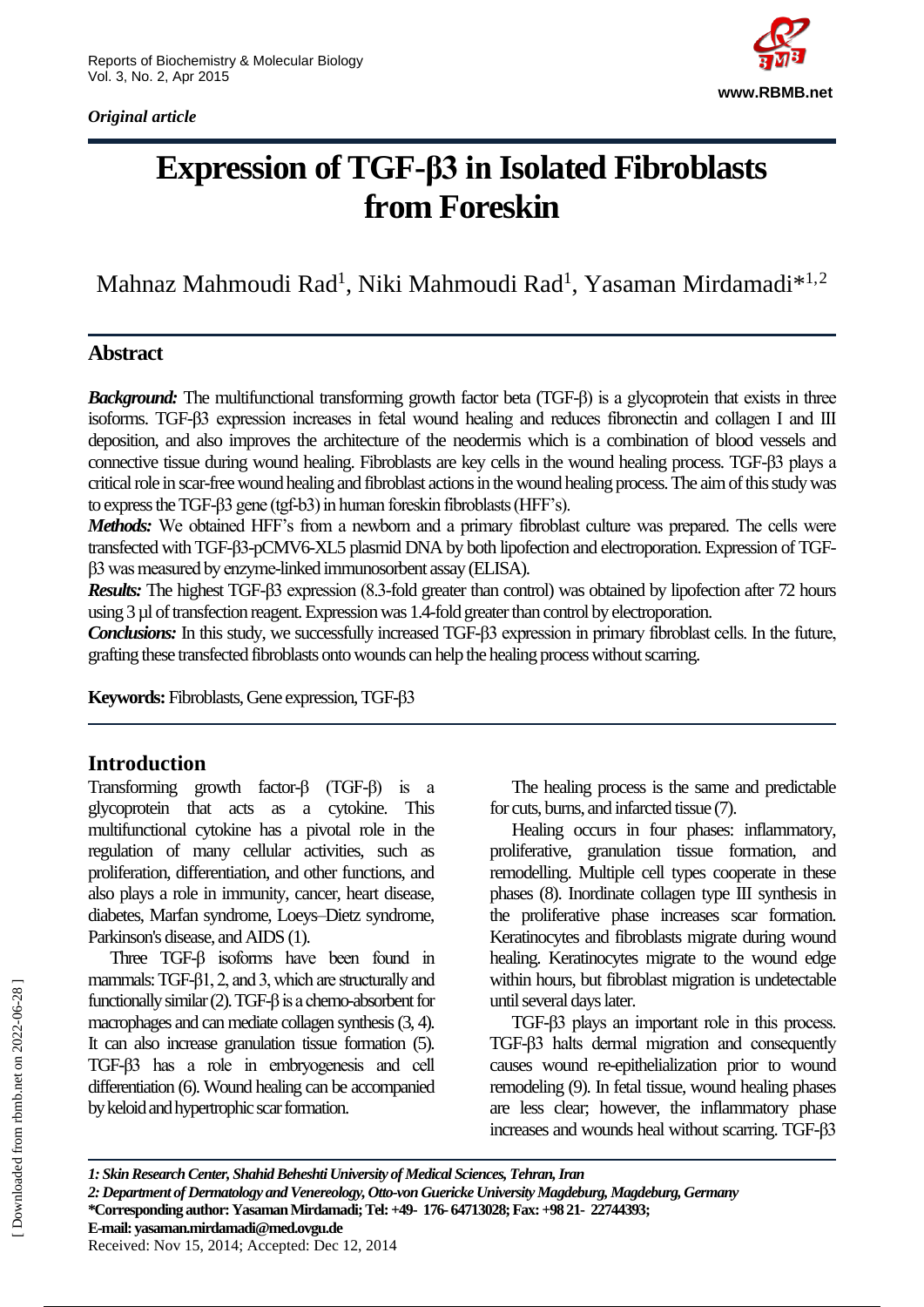expression increases during fetal wound healing. TGF-β3 reduces fibronectin, collagens type I and III deposition (10), and also improves architecture of the neodermis during wound healing. TGF-β3 also reduces scarring, in contrast to TGF-β1 and 2, which promote scar formation (6).

Fibroblasts are the key cells in the wound-healing process. Fibroblasts have an essential role in angiogenesis during wound healing via extracellular matrix (ECM) protein production. They produce collagen, therefore they form collagen scaffolds and also function as energy reservoirs in wound healing. Recently, these cells (11), and TGF-β3, due to its role in scar-free wound healing, have been extensively used for wound treatment. Growth factor production is essential during wound healing; however, the lifetime of growth factors in the wound environment is short (12). The aim of our study was to increase TGF-beta 3 expression in allogenic fibroblasts, which can be used to promote scar-free wound healing. Our long-term goal is to treat wounds with these fibroblasts without leaving scars.

# **Materials and Methods**

## *Skin preparation*

With parental consent, we obtained a foreskin sample from a newborn under sterile conditions. The sample was placed in Dulbecco's Modified Eagle Medium (DMEM) (Invitrogen, USA) supplemented with 10% fetal bovine serum (FBS) (Invitrogen), 1% Lglutamine (Sigma, USA), and 10% penicillin/streptomycin (Sigma , USA), and dermis separation was completed under a laminar hood.

# *Fibroblasts cultivation*

The sample was washed with phosphate buffered saline (PBS) (Sigma, USA). Dermis was separated from epidermis in 0.25% Trypsin-EDTA (1X) (Gibco, USA). The dermis was cut into smaller than 1 mm pieces with sterile scissors and explanted into a 100 mm cell culture dish (Corning, USA) containing complete medium (DMEM supplemented with 10% FBS, 1% L-glutamine, 1% penicillin/streptomycin and incubated at 37 ˚C with 5% CO2. Each three days, the medium was replaced with the fresh complete medium. Confluent cells were harvested from the tissue culture dish using short-term trypsinization. Harvested cells were collected and pipetted into centrifuge tube. After centrifuge at 350×g for 5

minutes, supernatant was removed and collected fibroblasts were subcultured in  $25 \text{ cm}^2$  cell culture flasks (CELLSTAR, USA). Cells from the fifth subculture were stored at -80˚C.

# *Lipofection*

The HFF's were transfected with Fibroblast Transfection Reagent (Altogen Biosystems, USA) by both reverse and direct transfection. In reverse transfection, the cells were cultivated in dishes for 30 minutes, and then the transfection mixture was added. In the direct transfection method, the transfection mixture was added to the plates first, and then the cells were added.

To prepare the transfection mixtures, 40 µl of DMEM without serum and 750 ng TGF-β3-pCMV6-XL5 plasmid DNA (Origene Technologies, MD, USA) were combined and then 1.5, 2, 2.5, or 3 µl of transfection reagent were added to each sample. Mixtures were incubated at room temperature for 15- 30 minutes. For reverse transfection,  $2 \times 10^4$  -  $3 \times 10^4$ fibroblasts were seeded in 24-well plates (Corning, USA) with 0.5 ml complete medium, and after 30 minutes the transfection mixtures were added. The cells were incubated at 37˚C and 5% CO2 and checked hourly. If cell viability was affected, the medium was changed. If the cell viability was unaffected after 16-24 h, the transfection enhancer reagent was added. Supernatants were assayed for TGF-β3 after 24, 48, 72, and 96 hours by ELISA (R&D Systems).

# *Electroporation*

Confluent fibroblasts were dissociated from the wells using 0.25% trypsin (Invitrogen) and suspended in complete medium. The cell suspension was pelleted by centrifugation at 350×g for 5 minutes. OptiMEM (Invitrogen) was added to the cell pellet and the suspension was again centrifuged at 350×g for 5 minutes. Twenty µg of TGF-β3-pCMV6-XL5 plasmid DNA and OptiMEM were added to the cell pellet. The cell suspension was incubated for 10 minutes at room temperature and then added into an electroporation cuvette (Gene Pulser, 0.2 cm electrode, Bio-Rad). Electroporation was performed in a BioRad Gene Pulser™ (Bio-Rad Laboratories, CA, USA) with 350 V and 500 µF for 12.7-15.1 mS.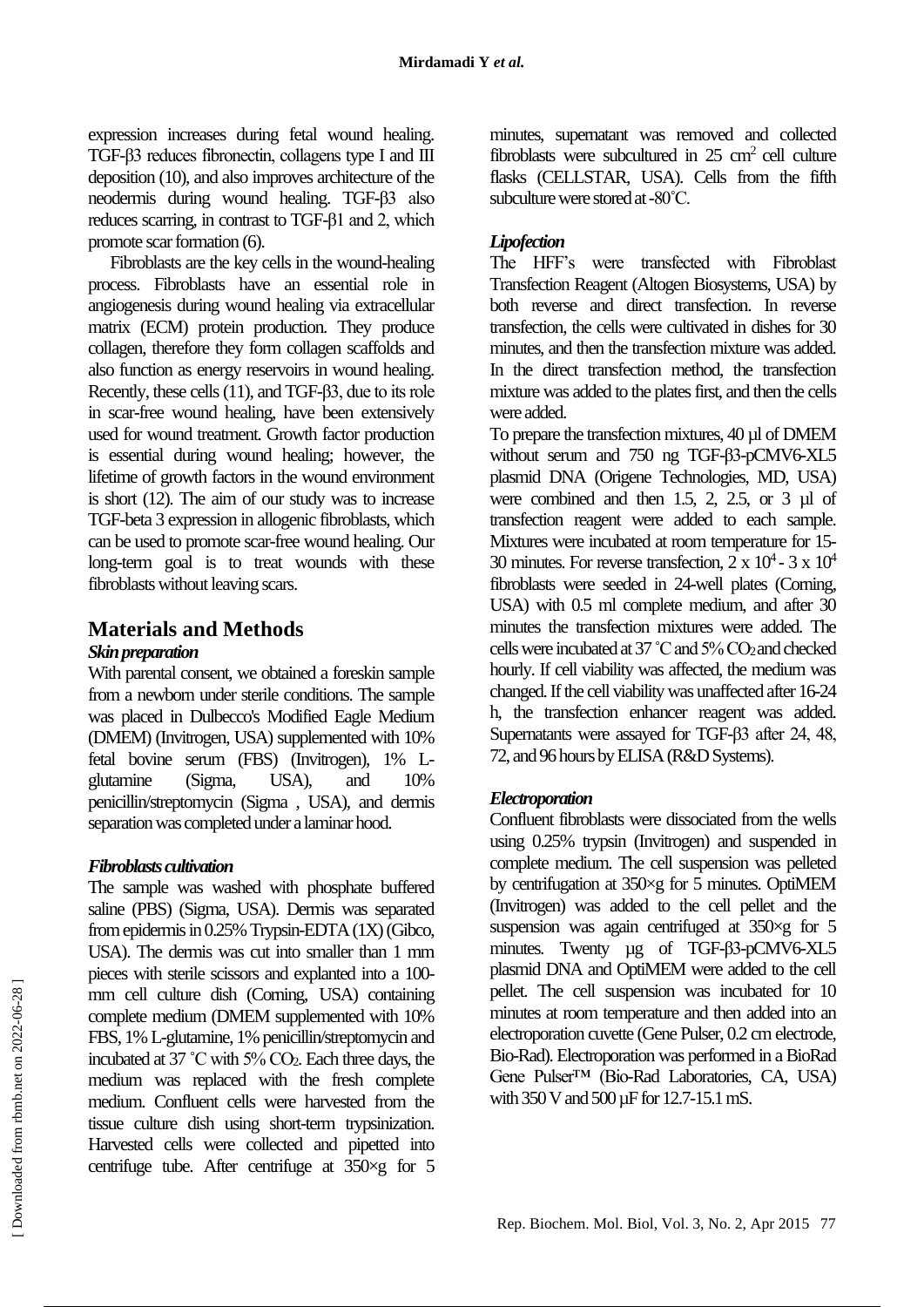#### *Assessing TGF-B3 production*

Seventy-two hours post-transfection TGF-β3 production in transfected and control cells was assayed using a human TGF-beta 3 DuoSet ELISA Development kit (R&D Systems). Optical densities were read by a microplate reader (TECAN, SunRise) at 450 nm. Diagrams were drawn and concentrations were calculated using Magellan software (Tecan).

#### *Statistics*

Data are presented as means  $\pm$  standard deviations (SD). Statistical significance for comparisons was determined by the Student's two-tailed *t-test. P* value equal to or less than 0.05 was considered statistically significant.

# **Results**

In this research fibroblasts were transfected with TGFβ3-pCMV6-XL5 plasmid DNA via lipofection and electroporation.

To determine the optimum the lipofection method, we tested different amounts of fibroblast transfection reagent by both reverse and direct methods.

The results showed that TGF-β3 expression was greater with reverse transfection than with direct transfection.

We found that TGF-β3 expression was greatest, at 8.3 fold over controls, in the reverse transfection method using 3 µl of transfection reagent after 72 hours of incubation (Fig. 1).



**Fig. 1.** Time-dependent expression of TGF-β3 in fibroblasts after transfection with 3µL of transfection reagent via reverse transfection. TGF-β3 expression was significantly greater in transfected fibroblasts than control cells. The data represent the means ± SEMs of five independent experiments. (\*p<0.05 and \*\*\*\*p<0.001).

TGF-β3 expression increased with time and was greatest at 72 hours, but decreased after that. TGF-β3 expression was 1.5-fold greater than controls after 72 hours in the direct transfection method using 3 µl of transfection reagent (Fig. 2). Using 2.5 µl of transfection reagent in direct transfection method, after 72 hours, TGF-β3 expression in transfected cells was significantly greater, at 1.3-fold, than control cells (Fig. 3). Using 2.5 µl of transfection reagent in the reverse transfection method, after 72 hours TGF-β3 expression in transfected cells was significantly greater by more than 1.5-fold than control cells (Fig. 4). In the electroporation method, cell mortality was high and TGF-β3 expression in transfected cells after 72 hours was 1.4-fold greater than in control cells (Fig. 5).



**Fig. 2.** Time-dependent expression of TGF-β3 in fibroblasts after transfection with 3µL of transfection reagent via direct transfection. TGF-β3 expression was significantly greater in transfected fibroblasts than control cells. The data represent the means  $\pm$  SEMs of five independent experiments. (\*p<0.05 and \*\*\*p<0.001).



**Fig. 3.** Time-dependent expression of TGF-β3 in fibroblasts after transfection with 2.5µL of transfection reagent via direct transfection. TGF-β3 expression was significantly greater in transfected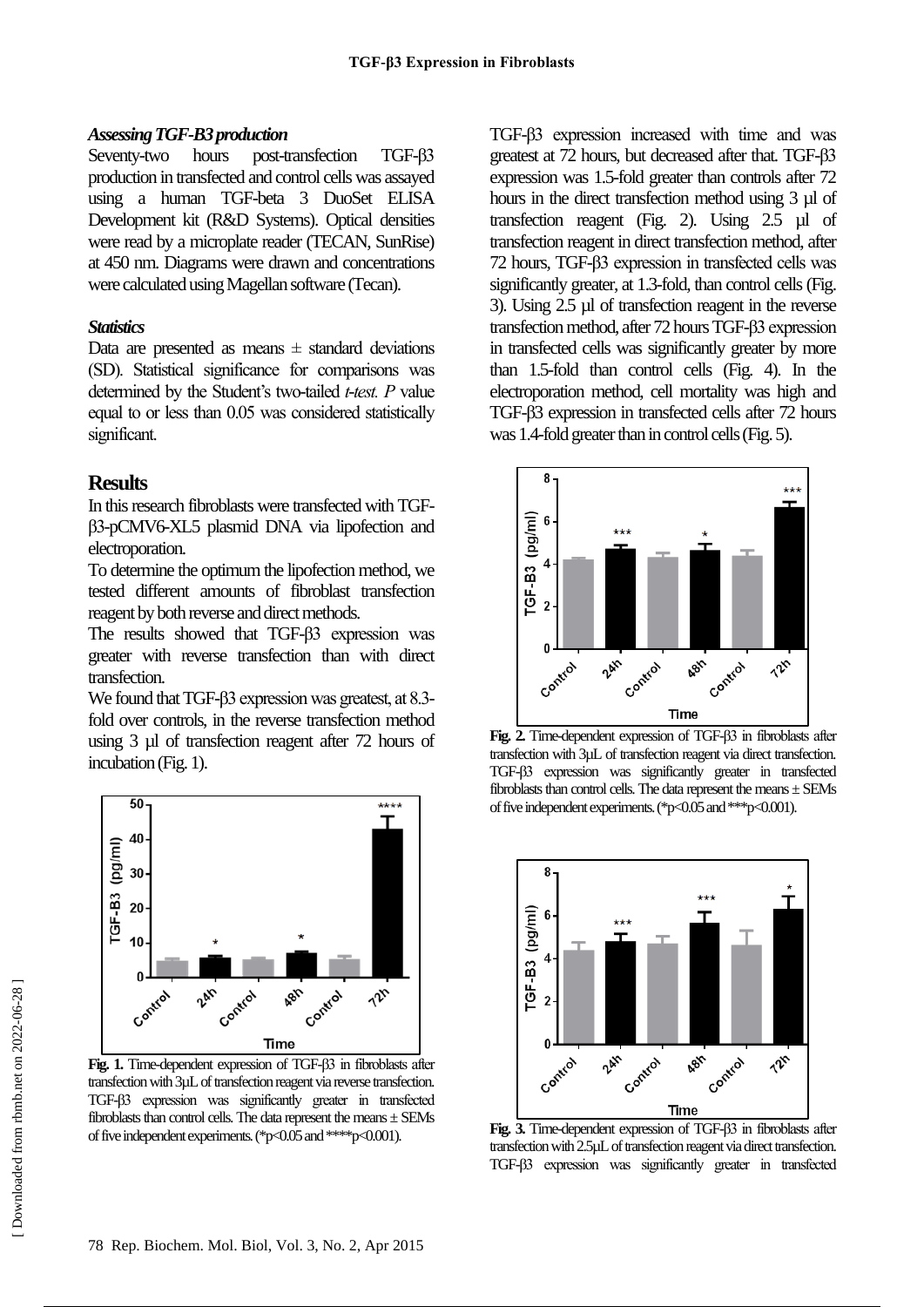

fibroblasts than control cells. The data represent the means ± SEMs of five independent experiments. (\*p<0.05 and \*\*\*p<0.001).

**Fig. 4.** Time-dependent expression of TGF-β3 in fibroblasts after transfection with 2.5µL of transfection reagent via reverse transfection. TGF-β3 expression was significantly greater in transfected fibroblasts than control cells. The data represent the means  $\pm$  SEMs of five independent experiments. (\*\*\*p<0.001 and

## **Discussion**

\*\*\*\*p<0.0001).

Wound healing is a complex process in which different skin cell types, extracellular matrix, and soluble growth factors are all involved (8). Other methods, such as using recombinant growth factors and skin substitute products have been successful, but are not cost-effective (13). Scar-free wound healing is one of the most important goals of researchers and clinicians; however, inflammation inhibits fast wound healing and contributes to scar formation. Fetal wound healing is scar-free due to the lack of inflammation (6). Immediately after scar formation, remaining skin cells encounter serum, and when wounds heal, cells encounter plasma again. Human serum, unlike plasma, induces migration of keratinocytes via TGF-β3 (14). Replacement of plasma with serum regulates cell migration. TGF-β3 in serum regulates this migration and the TGF-β receptor II (TbRII) level on the cell surface works as a sensor for recognition of skin cell migration (15).

Recent research has focused on genetic and cellbased technologies to treat wounds. Tang et al. (16) transfected stable NIH3T3 fibroblasts using Lipofectamine 2000 to deliver pcDNA3.1(-)/TGF beta3 gene into the cells. Their results showed an increase of TGF-β3 production in 7 out of 11 transfected cell lines; however, MTT assays showed proliferation of the transfected cells was inefficiently slow. Stable transfection of TGF-β3 in fibroblasts by



**Fig. 5.** Time-dependent expression of TGF-β3 in fibroblasts after transfection with electroporation method. TGF-β3 expression was significantly greater in transfected fibroblasts than control cells. The data represent the means  $\pm$  SEMs of five independent experiments. (\*\*p<0.01 and \*\*\*p<0.001).

this method was costly, had undesirable side effects on the transfected cells, and the cells could not be used clinically.

Ferguson et al. reported that Avotermin (recombinant TGF-β3) can accelerate wound and scar healing (17). Although gene transfection in skin cells seems relatively difficult compared to other methods of tissue injury treatment, it is essential for good wound healing (18). In this research we attempted to optimize TGF-β3 gene transfection in HFF's by transient transfection. Transient transfection is superior to recombinant protein production or stable transfection because the process is carried out in a single step, is easily scalable, achieves high expression quickly, and is safe and cost-effective (19). Many previous studies used viral vectors (20), such as adenovirus (21-22) or retrovirus (23) for gene transfection in skin cells, but viral vectors have some undesirable effects, such as such as harmful immune responses, toxicity, or tumor induction (24-27).

We used two safe methods: lipofection and electroporation. In the electroporation method, because of cell membrane sensitivity, cell mortality was high and TGF-β3 expression in the transfected cells was only 1.4 fold greater than in the control cells. However, by the lipofection method, 3  $\mu$ L of the transfection reagent after 72 hours showed an 8.3-fold increase in TGF-β3 production in transfected cells compared to controls. As the lifetime of growth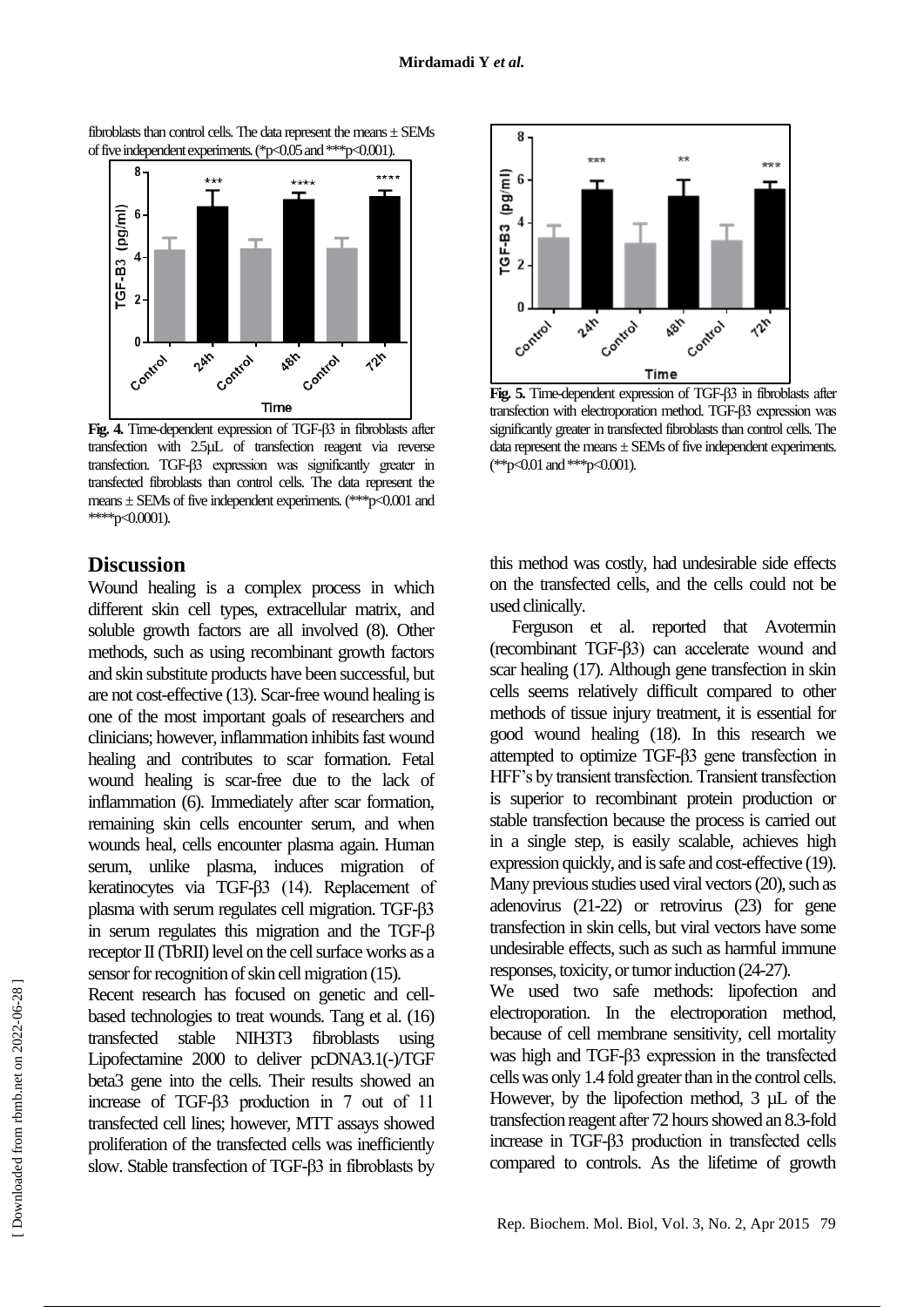factors in the wound environment is short (8), we transfected allogenic fibroblasts with the TGF-β3 gene to use them in wound healing in future studies. In this way, we can heal wounds without scarring. Roland (28) reported differences between in vivo and in vitro gene expression. Therefore, grafting of these transfected allogenic fibroblasts on wounds can result in greater TGF-β3 concentrations than in vitro

# **References**

1. Hill JJ, Tremblay T-L, Cantin C, O'Connor-McCourt M, Kelly JF, Lenferink A. Glycoproteomic analysis of two mouse mammary cell lines during transforming growth factor (TGF)-beta induced epithelial to mesenchymal transition. Proteome Sci. 2009;7(2):1-17.

2. Shah M, Foreman D, Ferguson M. Control of scarring in adult wounds by neutralising antibody to transforming growth factor β. The Lancet. 1992;339(8787):213-4.

3. Tuan T-L, Zhu JY, Sun B, Nichter LS, Nimni ME, Laug WE. Elevated levels of plasminogen activator inhibitor-1 may account for the altered fibrinolysis by keloid fibroblasts. Journal of investigative dermatology. 1996;106(5):1007-11.

4. Noble NA, Border WA. Methods for treating conditions associated with the accumulation of excess extracellular matrix. Google Patents; 2005.

5. Sporn MB, Roberts AB, Shull JH, Smith JM, Ward JM, Sodek J. Polypeptide transforming growth factors isolated from bovine sources and used for wound healing in vivo. Science. 1983;219(4590):1329-31.

6. Ferguson MW, O'Kane S. Scar–free healing: from embryonic mechanisms to adult therapeutic intervention. Philosophical Transactions of the Royal Society of London Series B: Biological Sciences. 2004;359(1445):839-50.

7. Enoch S, Leaper DJ. Basic science of wound healing. Surgery (Oxford). 2008; 26(2):31-37.

8. Martin P. Wound healing--aiming for perfect skin regeneration. Science. 1997;276(5309):75-81.

9. Han A, Bandyopadhyay B, Jayaprakash P, Lua I, Sahu D, Chen M, et al. The anti-motility signaling mechanism of TGFβ3 that controls cell traffic during skin wound healing. Biology open. 2012;1(12):1169-77.

methods. Cell therapy is an effective method for wound healing.

# *Conflict of Interest*

The authors state no conflict of interest.

# **Acknowledgements**

The study was conducted by the fund provided by Skin Research Center, Shahid Beheshti University of Medical Sciences, Tehran, Iran, for research affairs.

10. Shah M, Foreman DM, Ferguson M. Neutralisation of TGF-beta 1 and TGF-beta 2 or exogenous addition of TGF-beta 3 to cutaneous rat wounds reduces scarring. Journal of cell science. 1995;108(3):985-1002.

11. Tettamanti G, Grimaldi A, Rinaldi L, Arnaboldi F, Congiu T, Valvassori R, et al. The multifunctional role of fibroblasts during wound healing in Hirudo medicinalis (Annelida, Hirudinea). Biology of the Cell. 2004;96(6):443-55.

12. Lynch SE, Nixon JC, Colvin RB, Antoniades HN. Role of platelet-derived growth factor in wound healing: synergistic effects with other growth factors. Proceedings of the National Academy of Sciences. 1987;84(21):7696-700.

13. Boyce ST, Goretsky MJ, Greenhalgh DG, Kagan RJ, Rieman MT, Warden GD. Comparative assessment of cultured skin substitutes and native skin autograft for treatment of full-thickness burns. Annals of surgery. 1995;222(6):743.

14. Henry G, Li W, Garner W, Woodley DT. Migration of human keratinocytes in plasma and serum and wound re-epithelialisation. The Lancet. 2003;361(9357):574-6.

15. Bandyopadhyay B, Fan J, Guan S, Li Y, Chen M, Woodley DT, et al. A "traffic control" role for TGFβ3: orchestrating dermal and epidermal cell motility during wound healing. The Journal of cell biology. 2006;172(7):1093-105.

16. Tang S, Xie S, Hu S, Xiao Z, Shen J, Yi H. Construction of the stable expression system of NIH3T3 fibroblast with pcDNA3. 1 (-) –hTGF beta3 and the study on the proliferation of the system fibroblasts. Zhonghua zheng xing wai ke za zhi Chinese journal of plastic surgery. 2006;22(2):109-12.